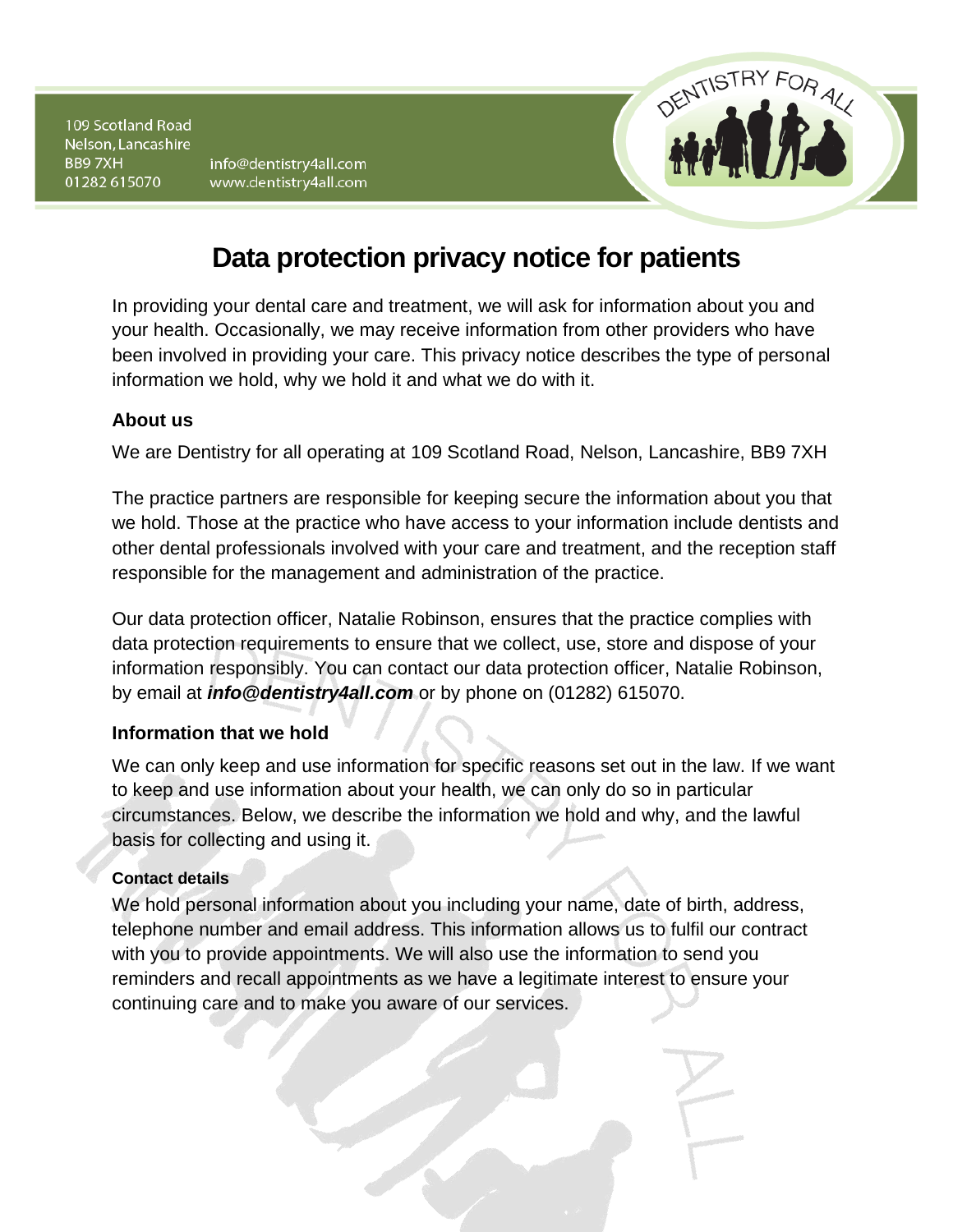info@dentistry4all.com www.dentistry4all.com



**Dental records**

We hold information about your dental and general health, including

- Clinical records made by dentists and other dental professionals involved with your care and treatment
- X-rays, clinical photographs, digital scans of your mouth and teeth, and study models
- Medical and dental histories
- Treatment plans and consent
- Notes of conversations with you about your care
- Dates of your appointments
- Details of any complaints you have made and how these complaints were dealt with
- Correspondence with you and other health professionals or institutions.

We collect and use this information to allow us to fulfil our contract with you to discuss your treatment options and provide dental care that meets your needs. We also use this information for the legitimate interest of ensuring the quality of the treatment we provide.

# **Financial information**

We hold information about the fees we have charged, the amounts you have paid and some payment details. This information forms part of our contractual obligation to you to provide dental care and allows us to meet legal financial requirements.

Where your dental care is provided under the terms of the NHS, we are required to complete statutory forms to allow payments to be processed. This is an NHS requirement.

## **How we use your information**

To provide you with the dental care and treatment that you need, we require up-to-date and accurate information about you.

We will share your information with the NHS Business Services Authority in connection with your dental treatment.

We may contact you to conduct patient surveys or to find out if you are happy with the treatment you received for quality control purposes.

We will seek your preference for how we contact you about your dental care. Our usual methods are telephone, email or letter.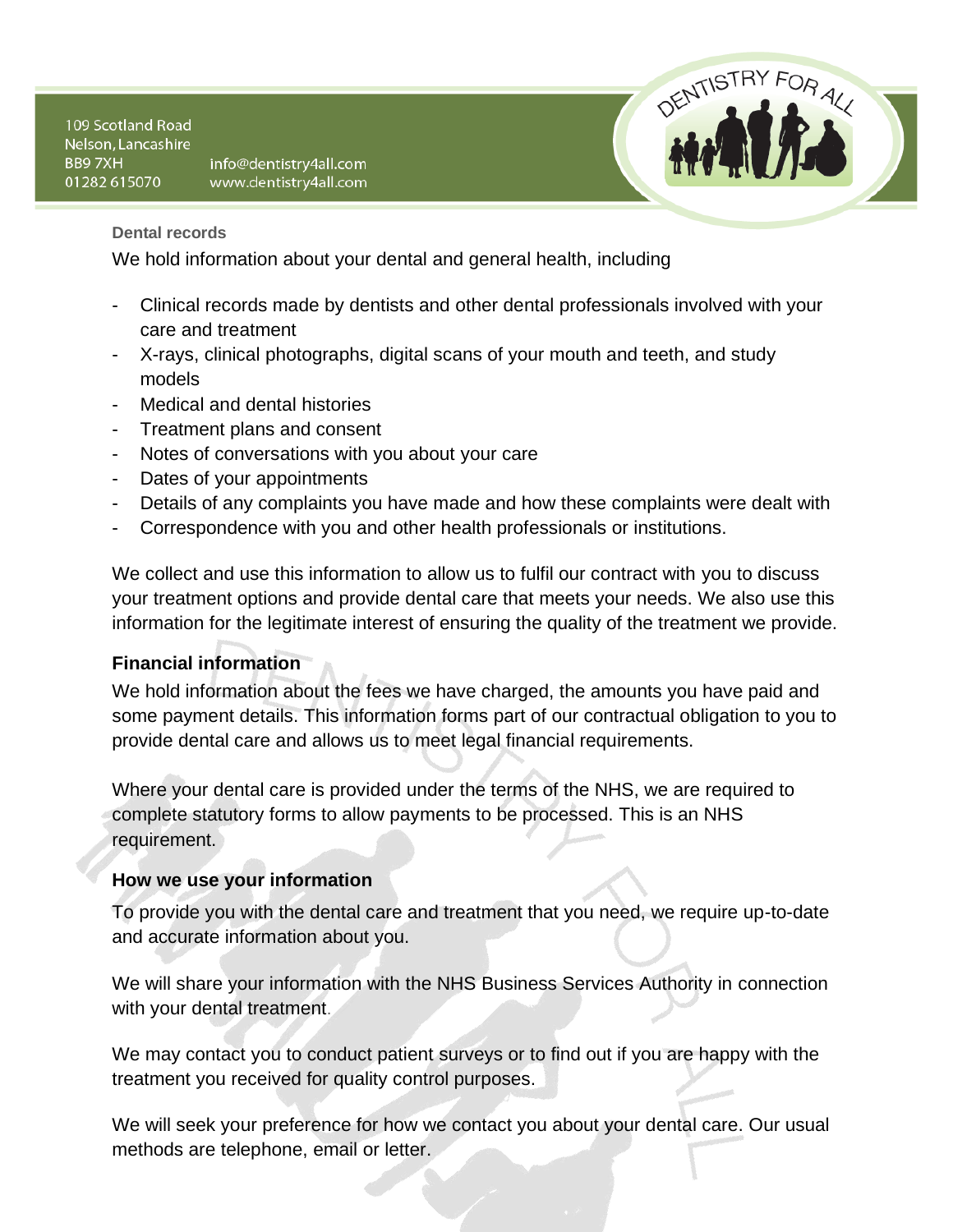info@dentistry4all.com www.dentistry4all.com



If we wish to use your information for dental research or dental education, we will discuss this with you and seek your consent. Depending on the purpose and if possible, we will anonymise your information. If this is not possible, we will inform you and discuss your options.

We have CCTV at the practice for the purposes of patient and staff safety

## **Sharing information**

Your information is normally used only by those working at the practice but there may be instances where we need to share it – for example, with:

- Your doctor
- The hospital or community dental services or other health professionals caring for you
- Specialist dental or medical services to which we may refer you
- NHS payment authorities
- The Department for Work and Pensions and its agencies, where you are claiming exemption or remission from NHS charges
- Dental laboratories
- Debt collection agencies
- Private dental schemes of which you are a member.

We will only disclose your information on a need-to-know basis and will limit any information that we share to the minimum necessary. We will let you know in advance if we send your medical information to another medical provider and we will give you the details of that provider at that time.

In certain circumstances or if required by law, we may need to disclose your information to a third party not connected with your health care, including HMRC or other law enforcement or government agencies.

## **National data opt-out policy**

Dentistry for all is one of many organisations working in the health and care system to improve care for patients and the public.

Whenever you use a health or care service (A&E or community care services, for example), personal information is collected and stored on your patient record to ensure that you receive the best and most appropriate care and treatment. The information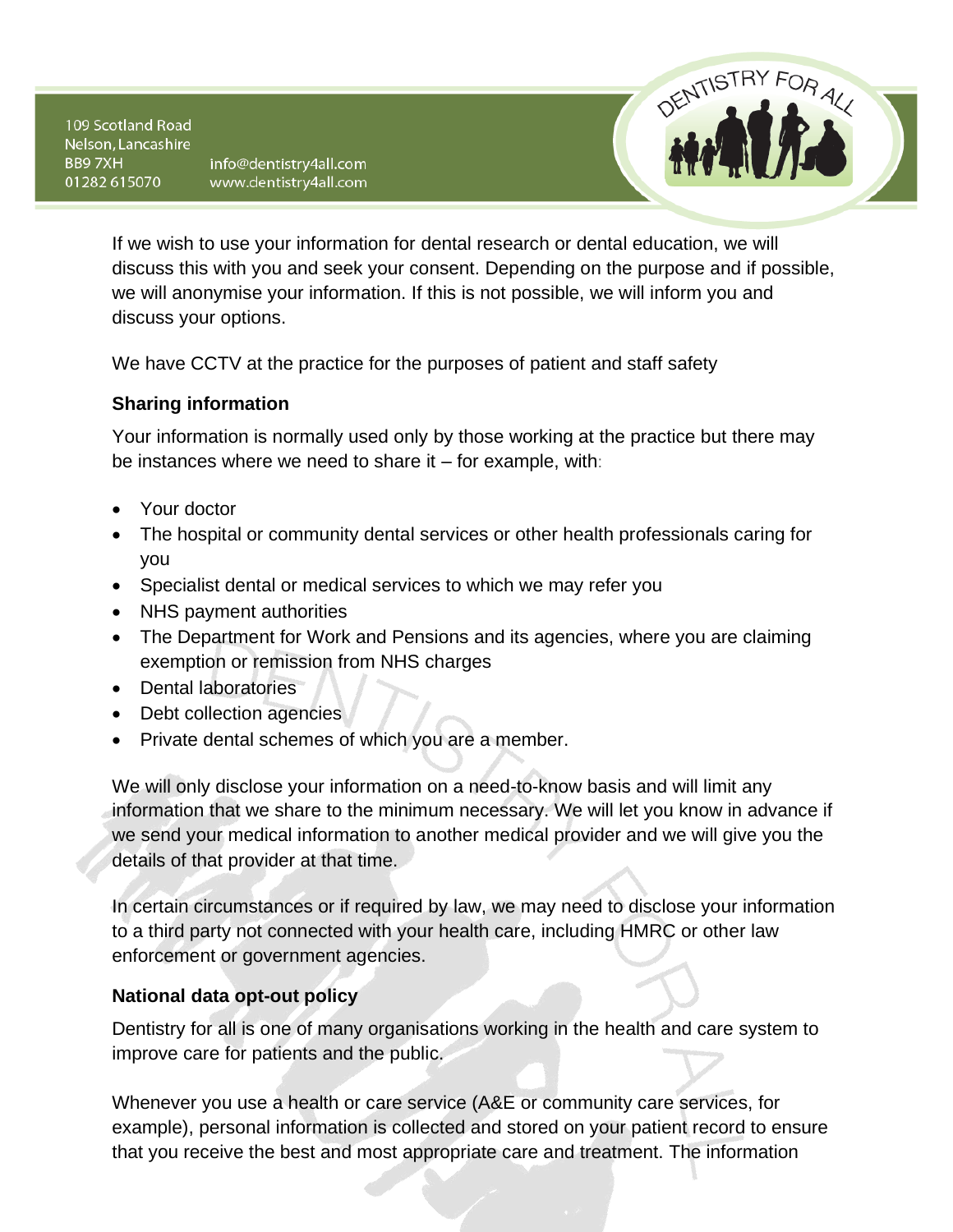info@dentistry4all.com www.dentistry4all.com



collected can also be used by and provided to other organisations for purposes beyond your individual care, for example, to provide better health and care for you, your family and future generations by:

- Improving the quality and standards of care provided
- Research into the development of new treatments
- Preventing illness and diseases
- Monitoring safety
- Planning services.

Information about your health and care is confidential and can only be used where allowed by law. Mostly, information used for research and planning is anonymised so that you cannot be identified; your confidentiality is maintained.

You can choose whether you want your confidential information to be used in this way. If you are happy with this use of your information, you do not need to do anything. If you wish to opt out, your confidential information will be used only to support your individual care.

You can register your choice and find out more at **nhs.uk/your-nhs-data-matters** – including

- What is meant by 'confidential patient information'
- Examples of when confidential patient information is used for individual care and examples of when it is used for purposes beyond individual care
- The benefits of sharing data and who uses it
- How your data is protected
- Situations where opt-out will not apply

You can change your choice at any time.

Your information will not be shared with insurance companies or used for marketing purposes without your specific agreement.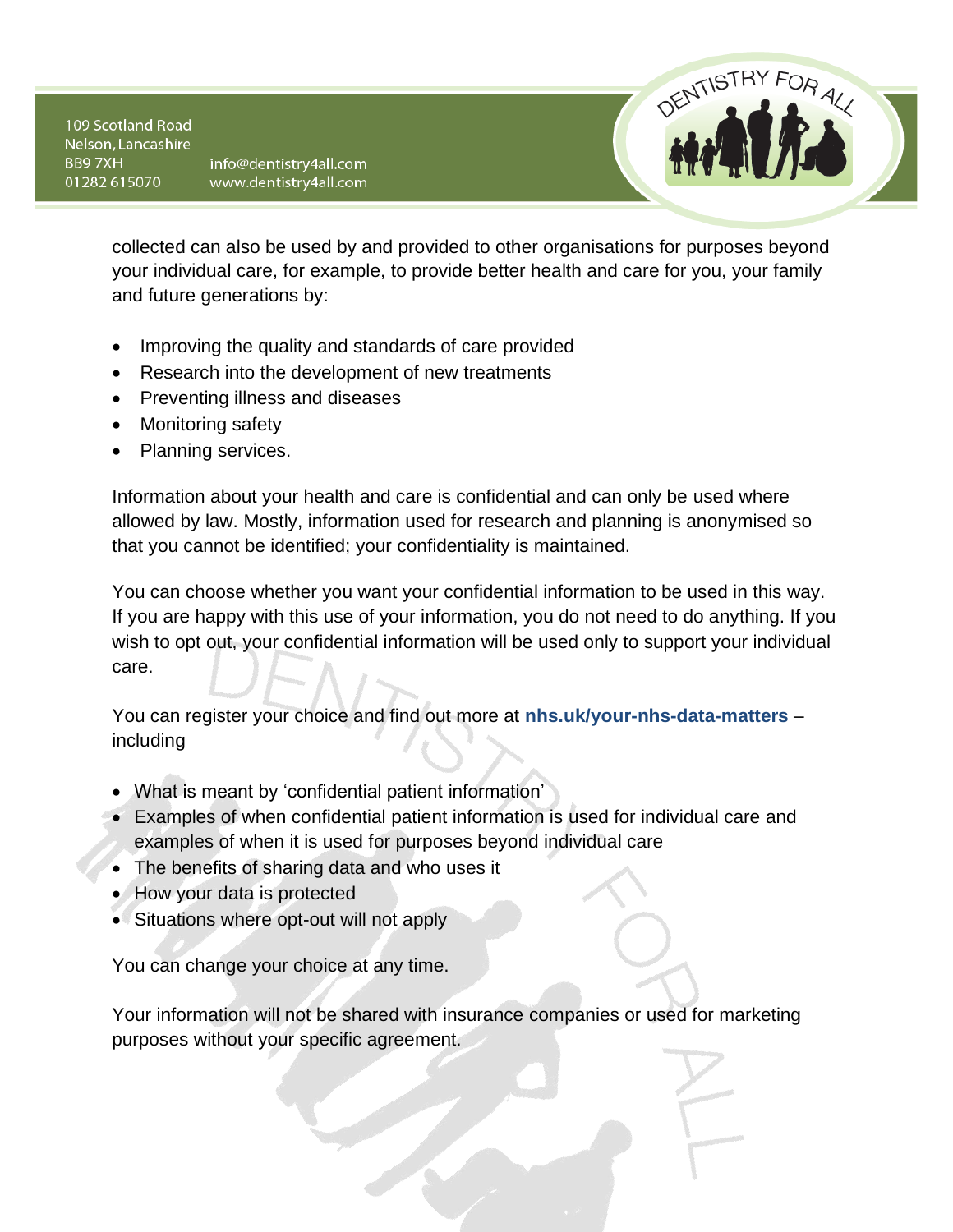info@dentistry4all.com www.dentistry4all.com



#### **Keeping your information safe**

We store your personal information securely on our practice computer system and some older in a manual filing system. Your information cannot be accessed by those who do not work at the practice; only those working at the practice have access to your information. They understand their legal responsibility to maintain confidentiality and follow practice procedures to ensure this.

We take precautions to ensure security of the practice premises, the practice filing systems and computers.

We use high-quality specialist dental software to record and use your personal information safely and effectively. Our computer system has a secure audit trail and we back-up information routinely.

We keep your records for 10 years after the date of your last visit to the Practice or until you reach the age of 25 years, whichever is the longer. At your request, we will delete non-essential information (for example some contact details) before the end of this period.

# **Access to your information and other rights**

You have a right to access the information that we hold about you and to receive a copy. We do not usually charge you for copies of your information; if we pass on a charge, we will explain the reasons.

You can also request us to

- Correct any information that you believe is inaccurate or incomplete. If we have disclosed that information to a third party, we will let them know about the change.
- Erase some of the information we hold. For legal reasons, we may be unable to erase certain information (for example, information about your dental treatment). However, we can, if you ask us to, delete some contact details and other non-clinical information.
- Stop using your information for example, sending you reminders for appointments or information about our service. Even if you have given us consent to send you marketing information, you may withdraw that consent at any time.
- Stop using information if you believe the information is inaccurate or you believe we are using your information illegally.
- Supply your information electronically to another dentist.